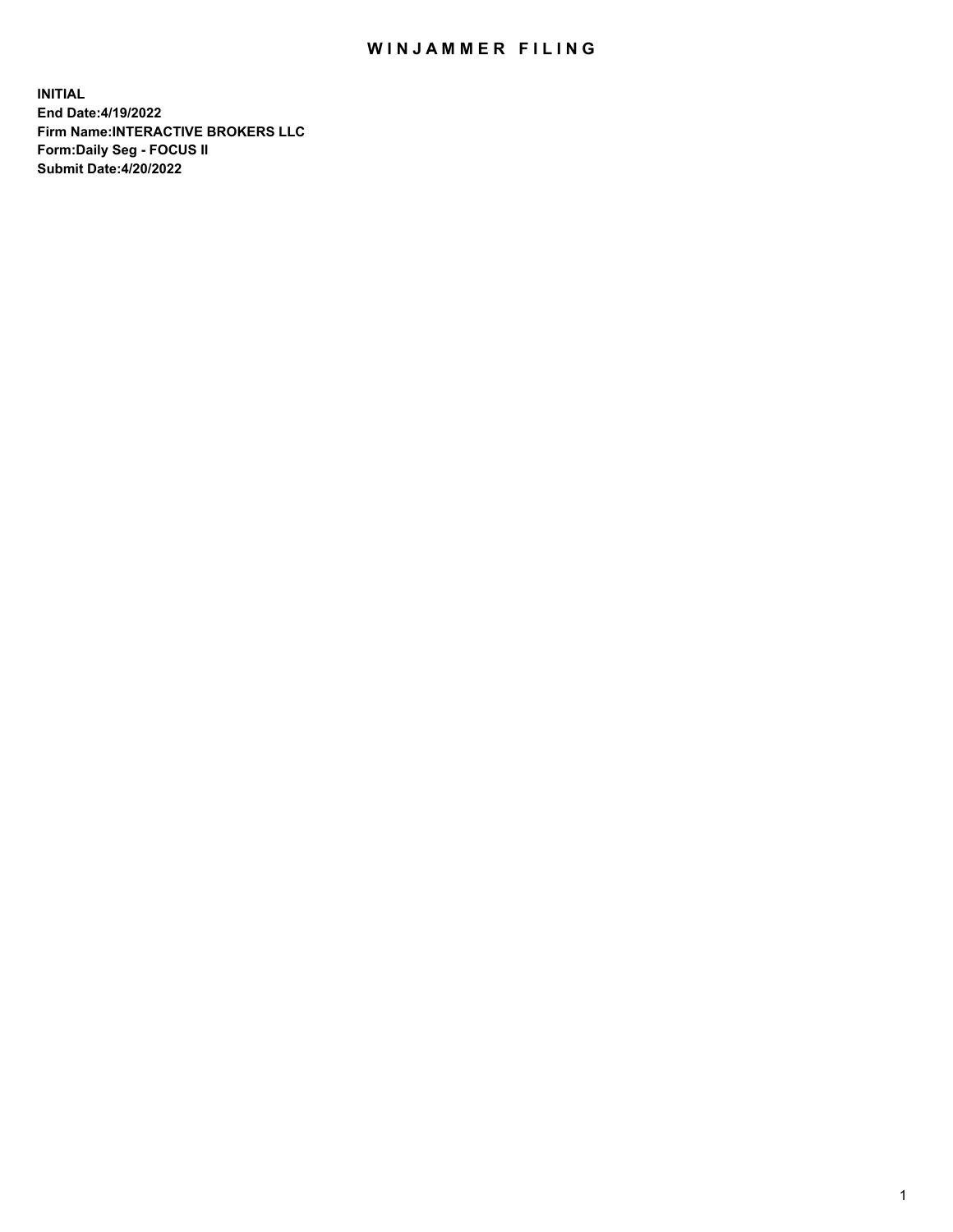**INITIAL End Date:4/19/2022 Firm Name:INTERACTIVE BROKERS LLC Form:Daily Seg - FOCUS II Submit Date:4/20/2022 Daily Segregation - Cover Page**

| Name of Company                                                                                                                                                                                                                                                                                                               | <b>INTERACTIVE BROKERS LLC</b>                                                                  |  |
|-------------------------------------------------------------------------------------------------------------------------------------------------------------------------------------------------------------------------------------------------------------------------------------------------------------------------------|-------------------------------------------------------------------------------------------------|--|
| <b>Contact Name</b>                                                                                                                                                                                                                                                                                                           | James Menicucci                                                                                 |  |
| <b>Contact Phone Number</b>                                                                                                                                                                                                                                                                                                   | 203-618-8085                                                                                    |  |
| <b>Contact Email Address</b>                                                                                                                                                                                                                                                                                                  | jmenicucci@interactivebrokers.c<br><u>om</u>                                                    |  |
| FCM's Customer Segregated Funds Residual Interest Target (choose one):<br>a. Minimum dollar amount: ; or<br>b. Minimum percentage of customer segregated funds required:% ; or<br>c. Dollar amount range between: and; or<br>d. Percentage range of customer segregated funds required between:% and%.                        | $\overline{\mathbf{0}}$<br>$\overline{\mathbf{0}}$<br>155,000,000 245,000,000<br>0 <sub>0</sub> |  |
| FCM's Customer Secured Amount Funds Residual Interest Target (choose one):<br>a. Minimum dollar amount: ; or<br>b. Minimum percentage of customer secured funds required:%; or<br>c. Dollar amount range between: and; or<br>d. Percentage range of customer secured funds required between:% and%.                           | $\overline{\mathbf{0}}$<br>$\overline{\mathbf{0}}$<br>80,000,000 120,000,000<br>0 <sub>0</sub>  |  |
| FCM's Cleared Swaps Customer Collateral Residual Interest Target (choose one):<br>a. Minimum dollar amount: ; or<br>b. Minimum percentage of cleared swaps customer collateral required:%; or<br>c. Dollar amount range between: and; or<br>d. Percentage range of cleared swaps customer collateral required between:% and%. | $\overline{\mathbf{0}}$<br>$\overline{\mathbf{0}}$<br>0 <sub>0</sub><br>0 <sub>0</sub>          |  |

Attach supporting documents CH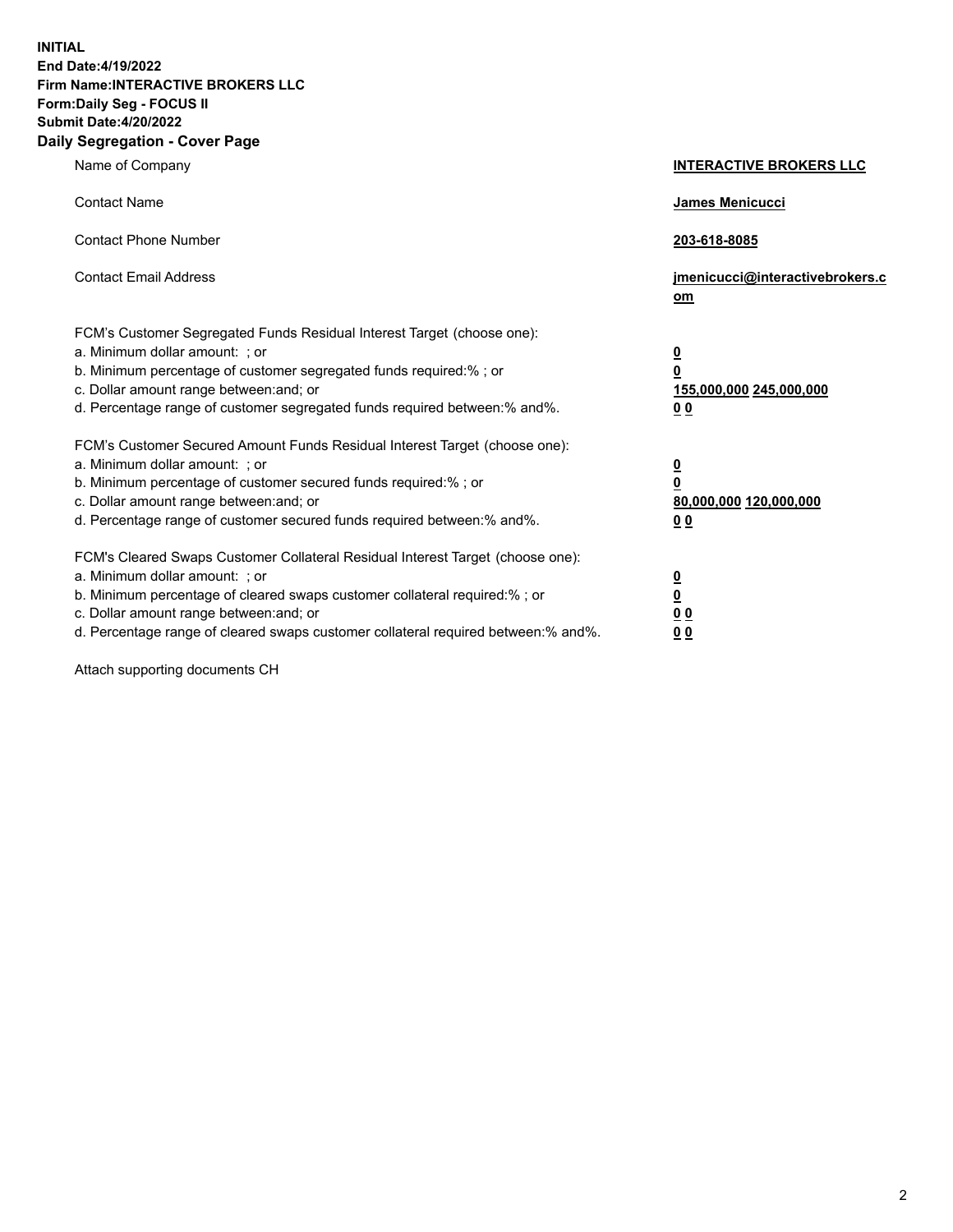**INITIAL End Date:4/19/2022 Firm Name:INTERACTIVE BROKERS LLC Form:Daily Seg - FOCUS II Submit Date:4/20/2022 Daily Segregation - Secured Amounts**

## Foreign Futures and Foreign Options Secured Amounts Amount required to be set aside pursuant to law, rule or regulation of a foreign government or a rule of a self-regulatory organization authorized thereunder **0** [7305] 1. Net ledger balance - Foreign Futures and Foreign Option Trading - All Customers A. Cash **532,397,831** [7315] B. Securities (at market) **0** [7317] 2. Net unrealized profit (loss) in open futures contracts traded on a foreign board of trade **33,294,832** [7325] 3. Exchange traded options a. Market value of open option contracts purchased on a foreign board of trade **156,426** [7335] b. Market value of open contracts granted (sold) on a foreign board of trade **-13,326** [7337] 4. Net equity (deficit) (add lines 1. 2. and 3.) **565,835,763** [7345] 5. Account liquidating to a deficit and account with a debit balances - gross amount **4,726** [7351] Less: amount offset by customer owned securities **0** [7352] **4,726** [7354] 6. Amount required to be set aside as the secured amount - Net Liquidating Equity Method (add lines 4 and 5) **565,840,489** [7355] 7. Greater of amount required to be set aside pursuant to foreign jurisdiction (above) or line 6. **565,840,489** [7360] FUNDS DEPOSITED IN SEPARATE REGULATION 30.7 ACCOUNTS 1. Cash in banks A. Banks located in the United States **28,378,132** [7500] B. Other banks qualified under Regulation 30.7 **0** [7520] **28,378,132** [7530] 2. Securities A. In safekeeping with banks located in the United States **484,552,370** [7540] B. In safekeeping with other banks qualified under Regulation 30.7 **0** [7560] **484,552,370** [7570] 3. Equities with registered futures commission merchants A. Cash **0** [7580] B. Securities **0** [7590] C. Unrealized gain (loss) on open futures contracts **0** [7600] D. Value of long option contracts **0** [7610] E. Value of short option contracts **0** [7615] **0** [7620] 4. Amounts held by clearing organizations of foreign boards of trade A. Cash **0** [7640] B. Securities **0** [7650] C. Amount due to (from) clearing organization - daily variation **0** [7660] D. Value of long option contracts **0** [7670] E. Value of short option contracts **0** [7675] **0** [7680] 5. Amounts held by members of foreign boards of trade A. Cash **172,787,769** [7700] B. Securities **0** [7710] C. Unrealized gain (loss) on open futures contracts **227,973** [7720] D. Value of long option contracts **156,426** [7730] E. Value of short option contracts **-13,326** [7735] **173,158,842** [7740] 6. Amounts with other depositories designated by a foreign board of trade **0** [7760] 7. Segregated funds on hand **0** [7765] 8. Total funds in separate section 30.7 accounts **686,089,344** [7770] 9. Excess (deficiency) Set Aside for Secured Amount (subtract line 7 Secured Statement Page 1 from Line 8) **120,248,855** [7380] 10. Management Target Amount for Excess funds in separate section 30.7 accounts **80,000,000** [7780] 11. Excess (deficiency) funds in separate 30.7 accounts over (under) Management Target **40,248,855** [7785]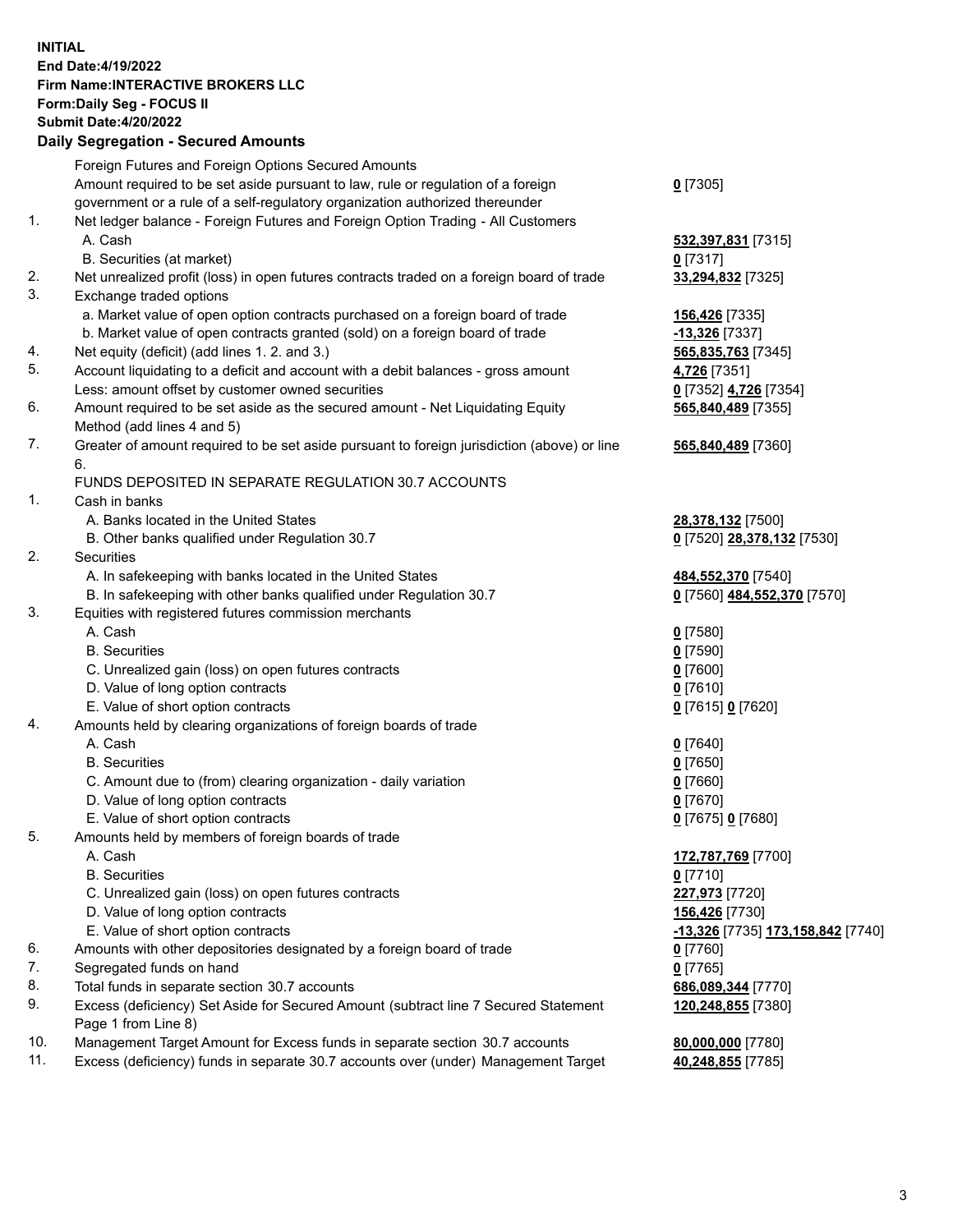**INITIAL End Date:4/19/2022 Firm Name:INTERACTIVE BROKERS LLC Form:Daily Seg - FOCUS II Submit Date:4/20/2022 Daily Segregation - Segregation Statement** SEGREGATION REQUIREMENTS(Section 4d(2) of the CEAct) 1. Net ledger balance A. Cash **8,057,371,209** [7010] B. Securities (at market) **0** [7020] 2. Net unrealized profit (loss) in open futures contracts traded on a contract market **397,041,302** [7030] 3. Exchange traded options A. Add market value of open option contracts purchased on a contract market **899,969,890** [7032] B. Deduct market value of open option contracts granted (sold) on a contract market **-699,709,904** [7033] 4. Net equity (deficit) (add lines 1, 2 and 3) **8,654,672,497** [7040] 5. Accounts liquidating to a deficit and accounts with debit balances - gross amount **1,082,939** [7045] Less: amount offset by customer securities **0** [7047] **1,082,939** [7050] 6. Amount required to be segregated (add lines 4 and 5) **8,655,755,436** [7060] FUNDS IN SEGREGATED ACCOUNTS 7. Deposited in segregated funds bank accounts A. Cash **1,026,808,620** [7070] B. Securities representing investments of customers' funds (at market) **5,249,195,170** [7080] C. Securities held for particular customers or option customers in lieu of cash (at market) **0** [7090] 8. Margins on deposit with derivatives clearing organizations of contract markets A. Cash **725,203,508** [7100] B. Securities representing investments of customers' funds (at market) **1,672,173,298** [7110] C. Securities held for particular customers or option customers in lieu of cash (at market) **0** [7120] 9. Net settlement from (to) derivatives clearing organizations of contract markets **-11,458,991** [7130] 10. Exchange traded options A. Value of open long option contracts **899,969,890** [7132] B. Value of open short option contracts **-699,709,904** [7133] 11. Net equities with other FCMs A. Net liquidating equity **0** [7140] B. Securities representing investments of customers' funds (at market) **0** [7160] C. Securities held for particular customers or option customers in lieu of cash (at market) **0** [7170] 12. Segregated funds on hand **0** [7150] 13. Total amount in segregation (add lines 7 through 12) **8,862,181,591** [7180] 14. Excess (deficiency) funds in segregation (subtract line 6 from line 13) **206,426,155** [7190] 15. Management Target Amount for Excess funds in segregation **155,000,000** [7194] 16. Excess (deficiency) funds in segregation over (under) Management Target Amount **51,426,155** [7198]

Excess